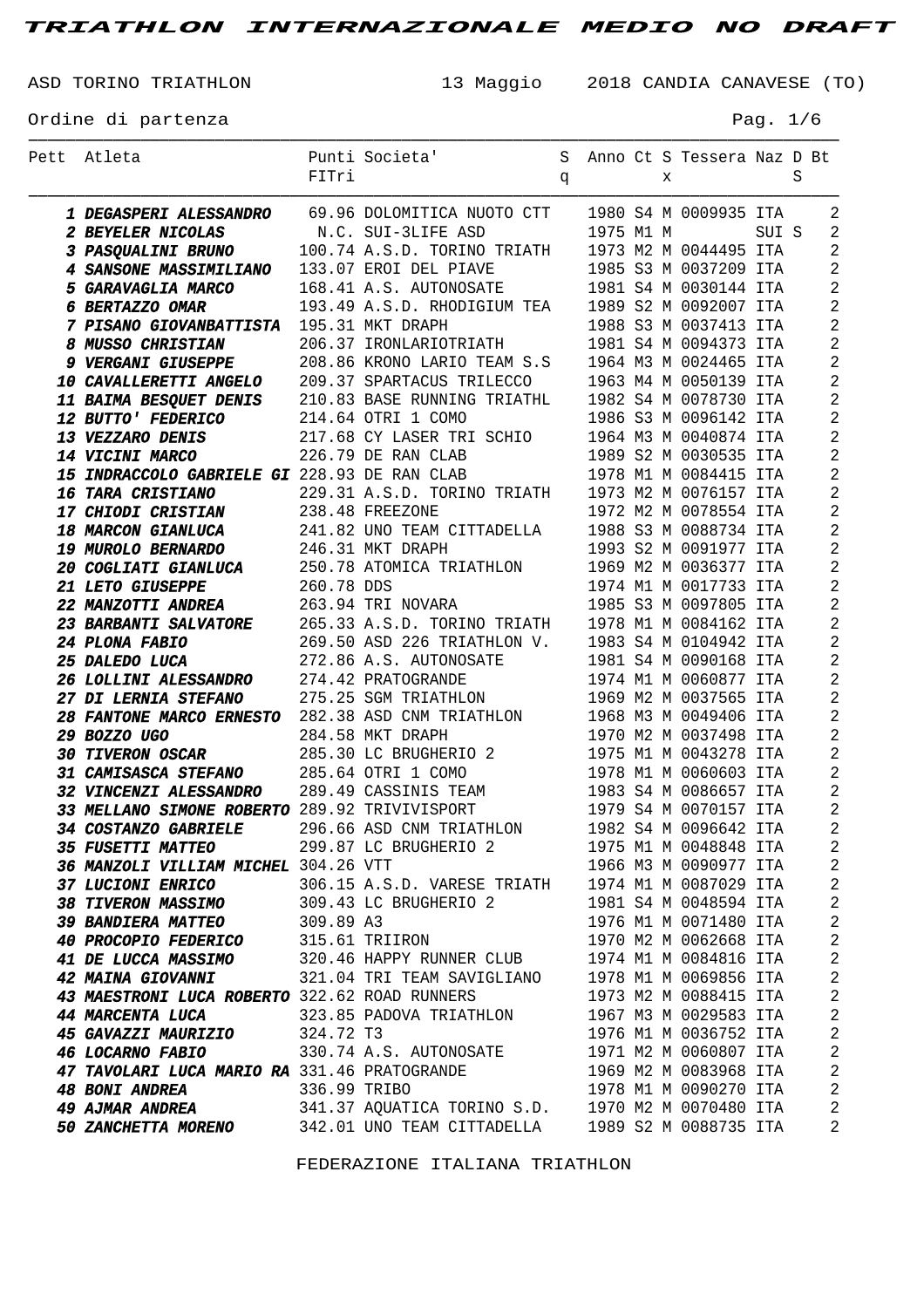ASD TORINO TRIATHLON 13 Maggio 2018 CANDIA CANAVESE (TO)

Ordine di partenza  $P$ ag. 2/6

| Pett Atleta                                                                                                                                                                                                                                                 |       | Punti Societa' S Anno Ct S Tessera Naz D Bt     |  |   |                         |       |   |                                  |
|-------------------------------------------------------------------------------------------------------------------------------------------------------------------------------------------------------------------------------------------------------------|-------|-------------------------------------------------|--|---|-------------------------|-------|---|----------------------------------|
|                                                                                                                                                                                                                                                             | FITri | <b>g</b>                                        |  | X |                         |       | S |                                  |
|                                                                                                                                                                                                                                                             |       |                                                 |  |   |                         |       |   |                                  |
| <b>51 PARDINI LUCA</b> 346.38 VIADANA TRIATHLON 1964 M3 M 0037357 ITA<br><b>52 CARBONI ANTONELLO</b> 347.17 SAVONA TRIATHLON 1970 M2 M 0036101 ITA<br><b>53 DE ROSSI ANDREA</b> 347.61 PADOVANUOTO TRI 1977 M1 M 0030959 ITA<br><b>54 RUSSO RAFFAELLO</b>   |       |                                                 |  |   |                         |       |   | $\overline{2}$<br>$\overline{2}$ |
|                                                                                                                                                                                                                                                             |       |                                                 |  |   |                         |       |   | $\overline{c}$                   |
|                                                                                                                                                                                                                                                             |       |                                                 |  |   |                         |       |   | $\overline{c}$                   |
|                                                                                                                                                                                                                                                             |       |                                                 |  |   |                         |       |   | $\overline{2}$                   |
|                                                                                                                                                                                                                                                             |       |                                                 |  |   |                         |       |   | $\overline{2}$                   |
|                                                                                                                                                                                                                                                             |       |                                                 |  |   |                         |       |   |                                  |
| <b>57 MACIAS MOY DIEGO MANUE</b> 350.61 OXYGEN TRIATHLON 1977 M1 M 0096749 ESP S<br><b>58 ABRATE LUCA</b> 350.90 CUNEO1198 TRITEAM 1973 M2 M 0100890 ITA                                                                                                    |       |                                                 |  |   |                         |       |   | $\overline{2}$                   |
|                                                                                                                                                                                                                                                             |       |                                                 |  |   |                         |       |   | $\overline{2}$                   |
| <b>59 MARCHINI STEFANO</b> 352.16 NLF 1984 S3 M 0082710 ITA<br><b>60 BALOCCO NICOLO'</b> 356.65 PPRTEAM 1995 S1 M 0090590 ITA<br><b>61 DE FRANCO ANTONELLO</b> 358.43 ASD TEAM HIBISCUS 1968 M3 M 0060823 ITA                                               |       |                                                 |  |   |                         |       |   | $\overline{2}$<br>$\overline{2}$ |
|                                                                                                                                                                                                                                                             |       |                                                 |  |   |                         |       |   | $\overline{2}$                   |
|                                                                                                                                                                                                                                                             |       |                                                 |  |   |                         |       |   | $\overline{2}$                   |
|                                                                                                                                                                                                                                                             |       |                                                 |  |   |                         |       |   |                                  |
| <b>62 COSTANZO LUCA</b> 359.45 EVO TEAM 1981 S4 M 0075743 ITA<br><b>63 SCHIANCHI MATTHIA</b> 363.81 DUEMMECORSE 1979 S4 M 0045409 ITA<br><b>64 VERGINE SEBASTIANO</b> 364.16 OXYGEN TRIATHLON 1974 M1 M 0081698 ITA                                         |       |                                                 |  |   |                         |       |   | $\overline{2}$                   |
|                                                                                                                                                                                                                                                             |       |                                                 |  |   |                         |       |   | $\overline{2}$                   |
|                                                                                                                                                                                                                                                             |       |                                                 |  |   |                         |       |   | $\overline{2}$                   |
| <b>65 BIANCHI MATTIA</b> M.C. TRI TEAM TICINO 1984 S3 M SUI S<br><b>66 QUADRIO NATHAN</b> N.C. SUI-3LIFE ASD 1988 S3 M SUI S<br><b>67 OLIVIERA JORGE ARAUJO</b> N.C. OXYGEN TRIATHLON 1981 S4 M 0102713 POR S                                               |       |                                                 |  |   |                         |       |   | $\overline{2}$                   |
|                                                                                                                                                                                                                                                             |       |                                                 |  |   |                         |       |   | $\overline{2}$                   |
| <b>68 BERGER MAREK</b>                                                                                                                                                                                                                                      |       | N.C. STV LIMBACH-OBERFROH 1976 M1 M             |  |   |                         | GER S |   | $\overline{2}$                   |
| 69 PAPAIS RENÉ                                                                                                                                                                                                                                              |       | N.C. SUI-3LIFE ASD 1974 M1 M                    |  |   |                         | SUI S |   | $\overline{2}$<br>$\overline{2}$ |
| <b>70 DAVI ALESSANDRO</b> N.C. USA-<br><b>71 SANTINI MICHELA</b> 207.50 WOMAN TRIATHLON ITAL 1980 S4 F 0087796 ITA                                                                                                                                          |       |                                                 |  |   | 1971 M2 M USA S         |       |   | $\mathbf{1}$                     |
|                                                                                                                                                                                                                                                             |       |                                                 |  |   |                         |       |   |                                  |
|                                                                                                                                                                                                                                                             |       |                                                 |  |   |                         |       |   | $1\,$<br>$\mathbf{1}$            |
| <b>72 FASOLO CRISTINA</b><br><b>73 TOSELLO FEDERICA</b> 552.36 PADOVANUOTO TRI 1978 M1 F 0042082 ITA<br><b>74 MEMMO LUISA CRISTINA</b> 552.89 RASCHIANI TRI PAVESE 1966 M3 F 0072145 ITA<br><b>74 MEMMO LUISA CRISTINA</b> 552.89 RASCHIANI TRI PAVESE 1966 |       |                                                 |  |   |                         |       |   | $\mathbf{1}$                     |
| 579.35 TRIVIVISPORT 1982 S4 F 0073527 ITA<br><b>76 BADO ELEONORA</b> 585.93 PADOVA TRIATHLON 1981 S4 F 0066000 ITA<br><b>77 MANINI M.ELISABETTA</b> 663.45 TRIATHLON CREMONA ST 1968 M3 F 0030471 ITA<br><b>78 MAROCCI ELENA EMILIA</b> 680.95 ASD          |       |                                                 |  |   |                         |       |   | $\mathbf{1}$                     |
|                                                                                                                                                                                                                                                             |       |                                                 |  |   |                         |       |   | $\mathbf{1}$                     |
|                                                                                                                                                                                                                                                             |       |                                                 |  |   |                         |       |   | $\mathbf{1}$                     |
|                                                                                                                                                                                                                                                             |       |                                                 |  |   |                         |       |   | $\mathbf{1}$                     |
| 78 MAROCCI ELENA EMILIA 680.95 ASD CNM TRIATHLON 1966 M3 F 0049407 ITA<br>79 VITAGLIANO ALESSANDRA 840.59 OTRI 1 COMO                                                                                                                                       |       |                                                 |  |   |                         |       |   | $\mathbf{1}$                     |
| 80 VENTURA ADA                                                                                                                                                                                                                                              |       |                                                 |  |   |                         |       |   | $\mathbf{1}$                     |
|                                                                                                                                                                                                                                                             |       |                                                 |  |   |                         |       |   |                                  |
| 81 MACCHI PAOLA PIERA 885.77 BUSTO ARSIZIO A.R.C. 1965 M3 F 0081617 ITA 1                                                                                                                                                                                   |       |                                                 |  |   |                         |       |   |                                  |
| 82 CASALI SIMONA 358.83 ASD CNM TRIATHLON 3969 M2 F 0086478 ITA 1<br>33 RICETTI ANNALISA 393.01 WOMAN TRIATHLON ITAL 3978 M1 F 0078636 ITA 1                                                                                                                |       |                                                 |  |   |                         |       |   |                                  |
| <b>84 CASTELLAN ARIANNA</b>                                                                                                                                                                                                                                 |       | N.C. UNO TEAM CITTADELLA 1991 S2 F 0083740 ITA  |  |   |                         |       |   | $\overline{1}$                   |
| 85 MATTAVELLI SERENA N.C. TRI NOVARA                                                                                                                                                                                                                        |       |                                                 |  |   | 1992 S2 F 0106583 ITA   |       |   | $\overline{\phantom{0}}$         |
| <b>85 MATTAVELLI SERENA</b> M.C. IRI NOVARA (1992 S2 F 0100903 11A<br><b>86 GIGONI ARIANNA</b> (N.C. PROPATRIA MILANO (1985 S3 F 0063776 ITA                                                                                                                |       |                                                 |  |   |                         |       |   | $\overline{\phantom{a}}$         |
| 87 BRONWEN TERESA STEELE N.C. BORGA CYCLES                                                                                                                                                                                                                  |       |                                                 |  |   | 1983 S4 F 0105110 ITA   |       |   | $\mathbf{1}$                     |
| <b>88 IVALDI CHIARA</b>                                                                                                                                                                                                                                     |       |                                                 |  |   |                         |       |   | $\mathbf{1}$                     |
| <i><b>89 LOWE ANNIKA</b></i>                                                                                                                                                                                                                                |       |                                                 |  |   |                         |       |   | $\overline{\phantom{a}}$         |
| 90 SEIDEL JESSICA LOUISE N.C. CANAVESE TRIATHLON 1983 S4 F 0099156 ITA                                                                                                                                                                                      |       |                                                 |  |   |                         |       |   | $\mathbf{1}$                     |
| 91 FONTANILLES CATHERINE N.C. TRYLOGY                                                                                                                                                                                                                       |       |                                                 |  |   | 1974 M1 F 0090745 FRA S |       |   | $\mathbf{1}$                     |
| <b>92 PAMPAGNIN ERICA</b>                                                                                                                                                                                                                                   |       | N.C. TRI NOVARA<br>N.C. TRI NOVARA              |  |   | 1975 M1 F 0065432 ITA   |       |   | $\mathbf{1}$                     |
| <b>93 SGUAZZA RAFFAELLA</b>                                                                                                                                                                                                                                 |       | N.C. TRIATHLON ALTO LARIO 1974 M1 F 0050220 ITA |  |   |                         |       |   | $\mathbf{1}$                     |
| 94 COLOMBO CRISTINA M.C. TRI TEAM BRIANZA 1971 M2 F 0092188 ITA                                                                                                                                                                                             |       |                                                 |  |   |                         |       |   | $\mathbf{1}$                     |
| 95 PISOTTI ROBERTA N.C. POL.MAREMOLA 1972 M2 F 0091102 ITA                                                                                                                                                                                                  |       |                                                 |  |   |                         |       |   | $\mathbf{1}$                     |
|                                                                                                                                                                                                                                                             |       |                                                 |  |   |                         |       |   | $\mathbf{1}$                     |
| <b>96 LONATI ROBERTA</b> M.C. HAPPY RUNNER CLUB 1966 M3 F 0084204 ITA<br><b>97 IABICHELLA LUISELLA</b> M.C. ROAD RUNNERS 1955 M5 F 0022400 ITA                                                                                                              |       |                                                 |  |   |                         |       |   | $\mathbf{1}$                     |
| 99 MARENGO DAVIDE 361.77 TP ACADEMY TEAM 1979 S4 M 0074853 ITA                                                                                                                                                                                              |       |                                                 |  |   |                         |       |   | $\overline{3}$                   |
| 100 POTENZA GIANCARLO 364.45 HAPPY RUNNER CLUB 1970 M2 M 0040740 ITA                                                                                                                                                                                        |       |                                                 |  |   |                         |       |   | $\overline{3}$                   |
| 101 CARNEVALI FABIO 365.14 DE RAN CLAB                                                                                                                                                                                                                      |       |                                                 |  |   | 1981 S4 M 0042618 ITA   |       |   | $\overline{3}$                   |
|                                                                                                                                                                                                                                                             |       |                                                 |  |   |                         |       |   |                                  |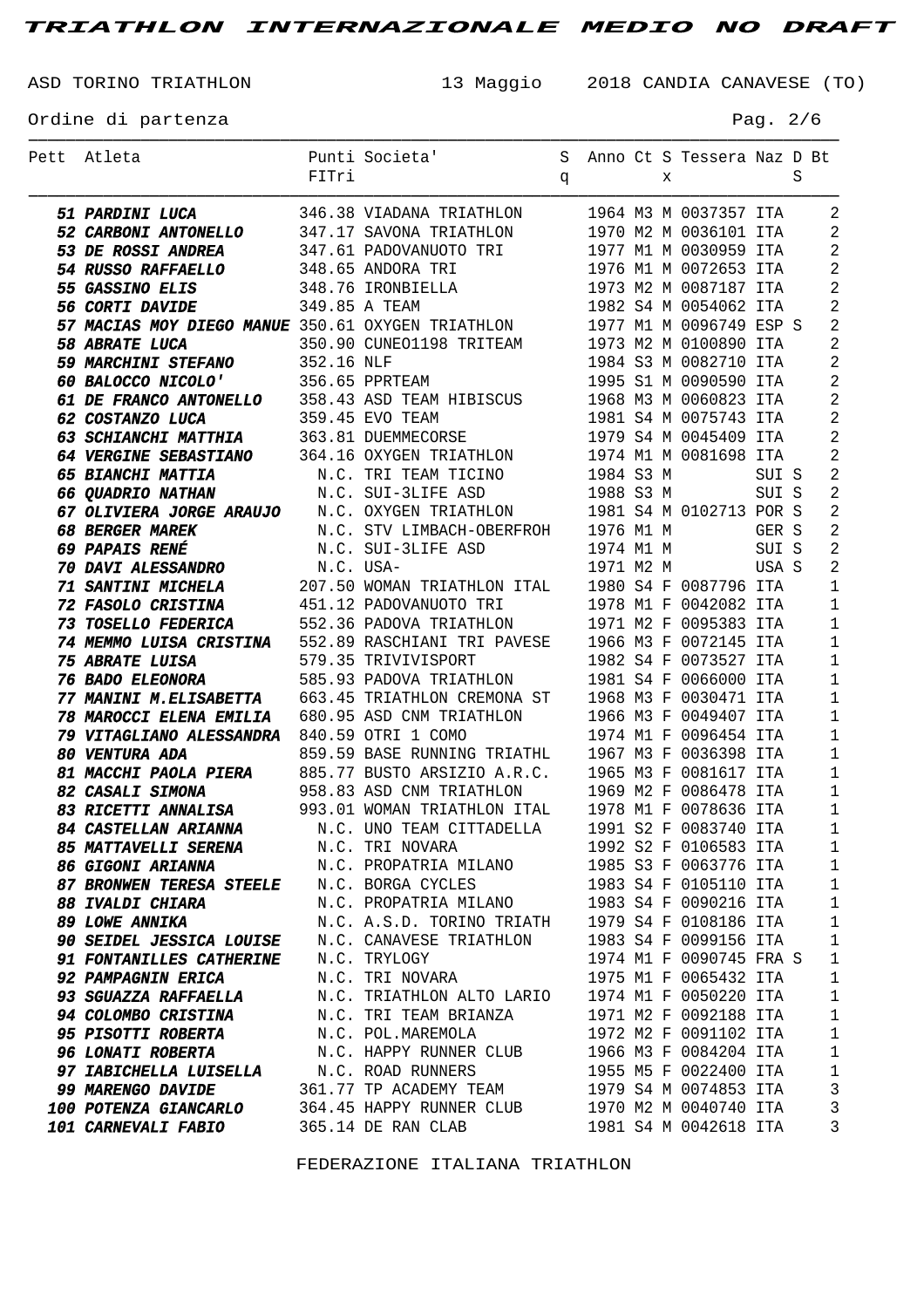ASD TORINO TRIATHLON 13 Maggio 2018 CANDIA CANAVESE (TO)

Ordine di partenza  $P$ ag. 3/6

| Pett Atleta                                                                  |              | Punti Societa'                                                                                      |   |  |   | S Anno Ct S Tessera Naz D Bt |   |                              |
|------------------------------------------------------------------------------|--------------|-----------------------------------------------------------------------------------------------------|---|--|---|------------------------------|---|------------------------------|
|                                                                              | FITri        |                                                                                                     | q |  | X |                              | S |                              |
|                                                                              |              |                                                                                                     |   |  |   |                              |   |                              |
| <b>102 SERRAPEDE FABIO</b>                                                   |              | 369.19 RASCHIANI TRI PAVESE 1978 M1 M 0080449 ITA                                                   |   |  |   |                              |   | $\overline{3}$               |
| <b>103 APPENDINO ANDREA</b>                                                  |              | 369.20 TRIVIVISPORT                                                                                 |   |  |   | 1985 S3 M 0090562 ITA        |   | 3                            |
| <b>104 CARLETTI GIANCARLO</b>                                                |              | 371.23 CY LASER TRI SCHIO 1972 M2 M 0033029 ITA                                                     |   |  |   |                              |   | 3                            |
| 105 ROSSETTI SIMONE                                                          |              | 373.78 PROPATRIA MILANO 1976 M1 M 0055831 ITA                                                       |   |  |   |                              |   | 3                            |
| <b>106 GIACALONE FABIO RINO</b>                                              |              | 375.49 JCT VIGEVANO                                                                                 |   |  |   | 1970 M2 M 0065246 ITA        |   | 3                            |
| <b>107 NEVOLA MARIO ANTONIO</b>                                              |              | 376.63 ROAD RUNNERS                                                                                 |   |  |   | 1963 M4 M 0065956 ITA        |   | 3                            |
| 108 ZANONI MASSIMO                                                           |              | 379.53 TRI ALTO ADIGE                                                                               |   |  |   | 1960 M4 M 0002375 ITA        |   | $\mathbf{3}$                 |
| 109 CAIMI CARLO                                                              |              | 389.13 A.S. AUTONOSATE                                                                              |   |  |   | 1970 M2 M 0079930 ITA        |   | 3                            |
| <b>110 MUO' ROBERTO</b>                                                      |              | 389.29 A.S.D. TORINO TRIATH 1973 M2 M 0079771 ITA                                                   |   |  |   |                              |   | $\mathbf{3}$                 |
| <b>111 COCCIA FEDERICO</b>                                                   |              | 396.64 PIANETA ACQUA 1977 M1 M 0079959 ITA<br>397.24 CUS PADOVA UNIPD 1990 S2 M 0092387 ITA         |   |  |   |                              |   | 3                            |
| <b>112 PAVANELLO ANDREA</b>                                                  |              |                                                                                                     |   |  |   |                              |   | $\mathbf{3}$                 |
| <b>113 ZAFFAINA MARIUCCIO</b>                                                |              | 398.90 VERONA TRIATHLON KM 1971 M2 M 0097331 ITA                                                    |   |  |   |                              |   | 3                            |
| <b>114 MACCARRONE MATTEO</b>                                                 |              | 398.91 SPORT 64                                                                                     |   |  |   | 1981 S4 M 0092767 ITA        |   | $\mathbf{3}$                 |
| <b>115 GAMBERINI ROBERTO</b>                                                 | 399.24 T3    |                                                                                                     |   |  |   | 1972 M2 M 0009504 ITA        |   | 3                            |
| <b>116 LOGLISCI ANTONIO</b>                                                  |              | 401.18 ROAD RUNNERS                                                                                 |   |  |   | 1973 M2 M 0063713 ITA        |   | $\mathbf{3}$                 |
| <b>117 BASSAN JURI TEBALDO</b>                                               |              | 401.43 RASCHIANI TRI PAVESE 1976 M1 M 0052085 ITA                                                   |   |  |   |                              |   | 3                            |
| 118 ALLIRI GIOVANNI                                                          |              | 402.68 POL.MAREMOLA                                                                                 |   |  |   | 1965 M3 M 0027179 ITA        |   | $\mathbf{3}$                 |
| 119 ATERI CLAUDIO                                                            |              | 402.97 TAPATRIATHLON TEAM 1976 M1 M 0079931 ITA                                                     |   |  |   |                              |   | 3                            |
| 120 RAIMONDO OMAR                                                            |              | 403.42 ALBA TRI                                                                                     |   |  |   | 1977 M1 M 0091199 ITA        |   | $\mathbf{3}$                 |
| <b>121 TACCHINI FEDERICO</b>                                                 |              | 406.57 CANAVESE TRIATHLON 1970 M2 M 0090886 ITA                                                     |   |  |   |                              |   | 3                            |
| <b>122 MOSCATELLI ANTONIO</b>                                                |              | 410.83 BASE RUNNING TRIATHL 1956 M5 M 0070498 ITA                                                   |   |  |   |                              |   | 3                            |
| <b>123 NICASTRI PAOLO</b>                                                    |              | 411.42 ELBAMAN TEAM                                                                                 |   |  |   | 1977 M1 M 0036791 ITA        |   | 3                            |
| 124 CARU' ADRIANO                                                            |              | 412.39 BUSTO ARSIZIO A.R.C. 1962 M4 M 0031655 ITA                                                   |   |  |   |                              |   | 3                            |
| 125 PARATICO CRISTIANO 420.79 A.S. AUTONOSATE                                |              |                                                                                                     |   |  |   | 1970 M2 M 0041730 ITA        |   | 3                            |
| <b>126 GALASSI PIERLUIGI</b>                                                 |              | 424.05 A.S.D. TORINO TRIATH 1976 M1 M 0083421 ITA                                                   |   |  |   |                              |   | 3                            |
| 127 ROSSETTI MASSIMILIANO 435.53 IRONBIELLA                                  |              |                                                                                                     |   |  |   | 1970 M2 M 0008963 ITA        |   | 3                            |
| 128 CHIEROTTI CARLO                                                          |              | 440.87 BASE RUNNING TRIATHL 1961 M4 M 0015857 ITA                                                   |   |  |   |                              |   | $\mathbf{3}$                 |
| 129 PEGURRI PAOLO                                                            |              | 441.78 ASD 226 TRIATHLON V. 1966 M3 M 0097972 ITA                                                   |   |  |   |                              |   | 3                            |
| 130 REFFO PAOLO                                                              |              | 447.40 PADOVANUOTO TRI 1965 M3 M 0071416 ITA                                                        |   |  |   |                              |   | $\mathbf{3}$                 |
| <b>131 ALLIEVI ANDREA</b>                                                    |              | 449.54 OTRI 1 COMO                                                                                  |   |  |   | 1963 M4 M 0083792 ITA        |   | 3                            |
| 132 BARSI FABIO                                                              |              | 449.81 AQUATICA TORINO S.D. 1994 S1 M 0034966 ITA                                                   |   |  |   |                              |   | $\mathbf{3}$                 |
| <b>133 TZOREFF MISHAEL</b>                                                   |              | 452.01 ASD CNM TRIATHLON 1964 M3 M 0073820 ITA<br>454.83 A.S.D. TORINO TRIATH 1960 M4 M 0035116 ITA |   |  |   |                              |   | $\overline{3}$               |
| 134 GRILLO GAETANO                                                           |              |                                                                                                     |   |  |   |                              |   | $\overline{3}$               |
| <b>135 DONADIO DAVIDE</b>                                                    |              | 458.84 BASE RUNNING TRIATHL 1968 M3 M 0092741 ITA                                                   |   |  |   |                              |   | $\overline{\mathbf{3}}$      |
| <b>136 VALLINI SANDRO</b>                                                    |              | 460.70 TRI ALTO ADIGE                                                                               |   |  |   | 1963 M4 M 0019248 ITA        |   | 3                            |
| 137 MORETTO GIANANDREA 461.89 ROAD RUNNERS                                   |              |                                                                                                     |   |  |   | 1966 M3 M 0075255 ITA        |   | $\overline{3}$               |
| <b>138 BASSO ANDREA</b>                                                      |              | 462.73 ASD ZENA TRI TEAM 1971 M2 M 0067126 ITA                                                      |   |  |   |                              |   | $\mathbf{3}$                 |
| <b>139 FUSI MAURO</b>                                                        |              | 463.64 CUS BRESCIA                                                                                  |   |  |   | 1972 M2 M 0100012 ITA        |   | $\mathbf{3}$<br>$\mathbf{3}$ |
| 140 GHINFANTI MAURO 466.64 FORUM SPORT CENTER 1965 M3 M 0086988 ITA          |              |                                                                                                     |   |  |   |                              |   | $\mathbf{3}$                 |
| 141 BROLLO JACOPO ANTONIO 470.96 TRI TEAM BRIANZA 1971 M2 M 0073224 ITA      |              |                                                                                                     |   |  |   |                              |   | $\mathbf{3}$                 |
| 142 VINCI VICKI                                                              |              | 472.52 POOL CANTU' 1999 A.S 1973 M2 M 0091281 ITA                                                   |   |  |   |                              |   |                              |
| <b>143 PITTONI GIANCARLO</b>                                                 |              | 477.39 ROAD RUNNERS                                                                                 |   |  |   | 1951 M6 M 0015906 ITA        |   | $\mathbf{3}$<br>$\mathbf{3}$ |
| <b>144 BAZZONI DAVIDE</b>                                                    |              | 480.98 OTRI 1 COMO                                                                                  |   |  |   | 1974 M1 M 0102454 ITA        |   |                              |
| 145 CARBONARA GIUSEPPE FAB 481.21 A.S.D. TORINO TRIATH 1963 M4 M 0065700 ITA |              |                                                                                                     |   |  |   |                              |   | $\mathbf{3}$<br>$\mathbf{3}$ |
| <b>146 CASTOLDI ANDREA</b>                                                   | 483.96 FORUM |                                                                                                     |   |  |   | 1981 S4 M 0104400 ITA        |   |                              |
| <b>147 GAGLIARDI LUCA</b>                                                    |              | 484.15 A.S.D. TORINO TRIATH 1973 M2 M 0083425 ITA                                                   |   |  |   |                              |   | $\mathbf{3}$<br>$\mathbf{3}$ |
| <b>148 LAZZARIN DIEGO</b>                                                    |              | 485.50 OTRI 1 COMO                                                                                  |   |  |   | 1971 M2 M 0081936 ITA        |   |                              |
| <b>149 GUERRINI FABIO</b>                                                    |              | 490.28 POL.MAREMOLA                                                                                 |   |  |   | 1968 M3 M 0091100 ITA        |   | $\mathbf{3}$                 |
| <b>150 BITETTO DANIELE</b>                                                   |              | 496.22 LC BRUGHERIO 2                                                                               |   |  |   | 1981 S4 M 0069037 ITA        |   | $\mathbf{3}$                 |
| <b>151 SAMBATI STEFANO</b>                                                   |              | 504.56 TRITEAMPORDENONE                                                                             |   |  |   | 1964 M3 M 0049183 ITA        |   | 3                            |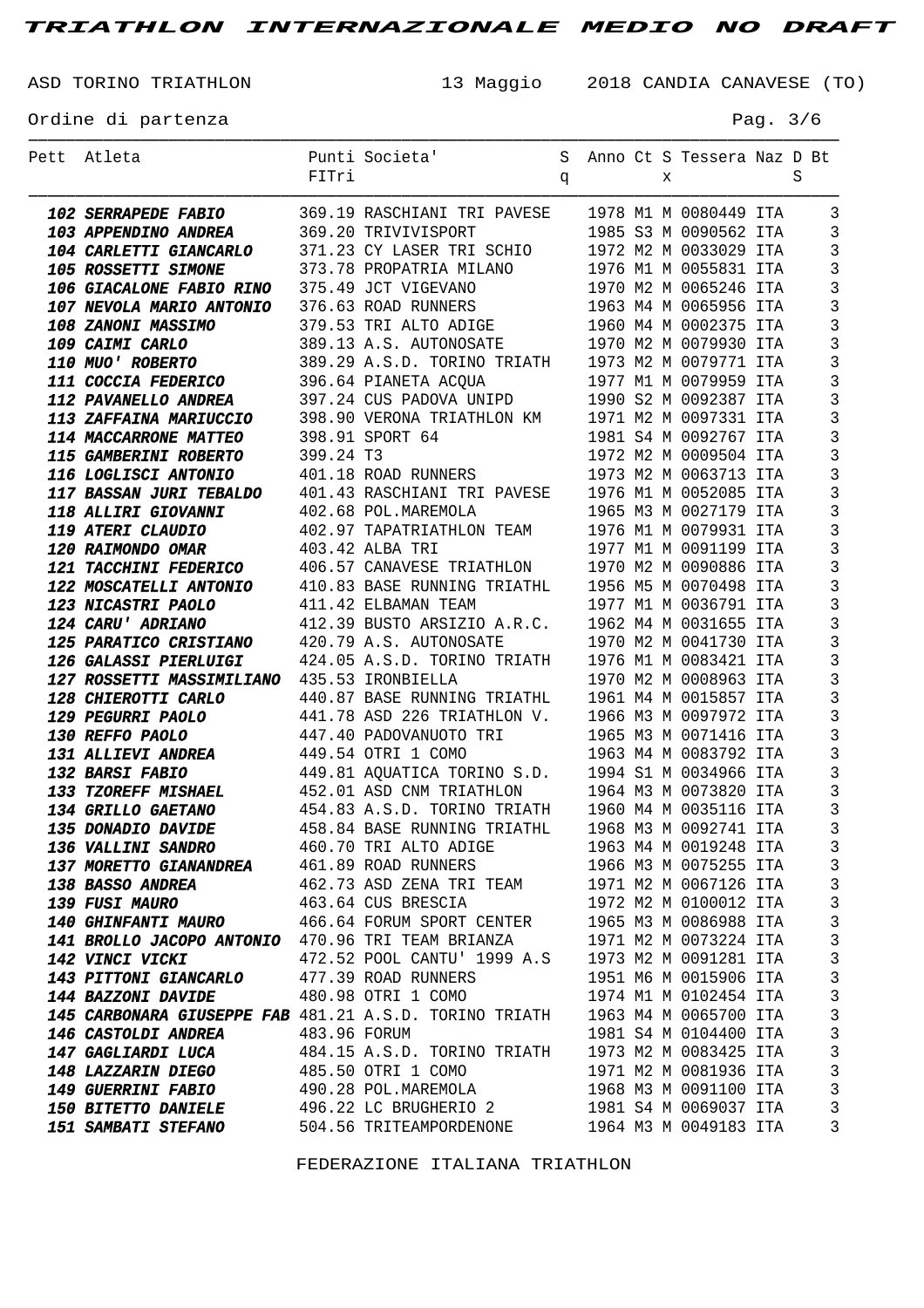ASD TORINO TRIATHLON 13 Maggio 2018 CANDIA CANAVESE (TO)

Ordine di partenza  $P$ ag. 4/6

| Pett Atleta                                       | FITri    | Punti Societa'                                                                                        | q |  | X | S Anno Ct S Tessera Naz D Bt                                       |     | S |                                  |
|---------------------------------------------------|----------|-------------------------------------------------------------------------------------------------------|---|--|---|--------------------------------------------------------------------|-----|---|----------------------------------|
|                                                   |          |                                                                                                       |   |  |   |                                                                    |     |   |                                  |
| <b>152 GARBI ALESSANDRO</b>                       |          | 505.35 OTRI 1 COMO                                                                                    |   |  |   | 1972 M2 M 0080358 ITA                                              |     |   | 3                                |
| 153 DROGO GAETANO                                 |          | 521.43 TRI GENOVA                                                                                     |   |  |   | 1961 M4 M 0063612 ITA                                              |     |   | $\overline{3}$                   |
| <b>154 FIORAVANZO MAURO</b>                       |          | 521.47 STEEL T - BG                                                                                   |   |  |   | 1975 M1 M 0093372 ITA                                              |     |   | $\overline{3}$                   |
| 155 DE STEFANO FABIO                              |          | 523.28 DE RAN CLAB                                                                                    |   |  |   | 1980 S4 M 0099693 ITA                                              |     |   | $\overline{3}$                   |
| 156 OTTELLI EMANUELE                              |          | 525.95 OTRI 1 COMO                                                                                    |   |  |   | 1969 M2 M 0097896 ITA                                              |     |   | $\overline{3}$                   |
| <b>157 MAGNI VALERIANO</b>                        |          | 534.30 DE RAN CLAB                                                                                    |   |  |   | 1975 M1 M 0081589 ITA                                              |     |   | $\overline{3}$                   |
| <b>158 PANIZZARI MARCO</b>                        |          | 535.61 TRI TEAM BRIANZA 1972 M2 M 0084424 ITA                                                         |   |  |   |                                                                    |     |   | $\overline{3}$                   |
| <b>159 LAZZARINI FABIANO</b>                      |          | 541.61 TRI NOVARA                                                                                     |   |  |   | 1974 M1 M 0001846 ITA                                              |     |   | $\overline{3}$                   |
| 160 POZZO STEFANO                                 |          | 552.00 IRONBIELLA                                                                                     |   |  |   | 1983 S4 M 0001846 ITA<br>1983 S4 M 0090952 ITA<br>1963 M4 M 000000 |     |   | $\overline{3}$                   |
| <b>161 ZAMBON DANILO</b>                          |          | 552.39 IRONBIELLA                                                                                     |   |  |   |                                                                    |     |   | $\overline{3}$                   |
| <b>162 CARFI' FILIPPO</b>                         |          | 563.01 ASD CNM TRIATHLON 1967 M3 M 0095458 ITA                                                        |   |  |   |                                                                    |     |   | $\mathbf{3}$                     |
| <b>163 FANTASIA CLAUDIO</b>                       |          | 563.72 A.S.D. TORINO TRIATH 1967 M3 M 0060427 ITA                                                     |   |  |   |                                                                    |     |   | $\overline{3}$                   |
| <b>164 MARSIGLIA MARCO</b>                        |          | 566.24 CINGHIALI MANNARI                                                                              |   |  |   | 1969 M2 M 0030473 ITA                                              |     |   | $\overline{3}$                   |
| <b>165 ANIELLO ROBERTO</b>                        |          | 578.05 ASD CNM TRIATHLON                                                                              |   |  |   | 1956 M5 M 0065858 ITA                                              |     |   | $\overline{3}$                   |
| <b>166 ROSSETTI PAOLO</b>                         |          | 588.85 A.S.D. TORINO TRIATH 1966 M3 M 0056371 ITA                                                     |   |  |   |                                                                    |     |   | $\overline{3}$                   |
| 167 PARDI LUIGI                                   |          | 626.85 LUCCA TRIATHLON ASD                                                                            |   |  |   | 1966 M3 M 0090555 ITA                                              |     |   | $\overline{3}$                   |
| <b>168 FINAZZI CESARE</b>                         |          | 635.18 OLIMPIC TRIATHLON                                                                              |   |  |   | 1978 M1 M 0073706 ITA                                              |     |   | $\overline{3}$                   |
| <b>169 MACCHIONI SERGIO</b>                       |          | 637.75 BASE RUNNING TRIATHL 1956 M5 M 0011071 ITA                                                     |   |  |   |                                                                    |     |   | $\overline{3}$                   |
| <b>170 LEARDINI MARCO</b>                         |          | 665.16 3K TEAM                                                                                        |   |  |   | 1975 M1 M 0071748 ITA                                              |     |   | $\overline{3}$                   |
| <b>171 FERRETTI MASSIMO</b>                       |          | 672.17 BUSTO ARSIZIO A.R.C. 1958 M5 M 0007717 ITA                                                     |   |  |   |                                                                    |     |   | $\overline{3}$                   |
| 172 GAIGA MARCO                                   |          | 676.97 VERONA TRIATHLON KM 1971 M2 M 0097332 ITA                                                      |   |  |   |                                                                    |     |   | $\overline{3}$                   |
| <b>173 MERONI LORENZO</b>                         |          | N.C. TRI GENOVA                                                                                       |   |  |   | 1994 S1 M 0078909 ITA                                              |     |   | $\overline{3}$                   |
| <b>174 CASETTA ALBERTO</b>                        |          | N.C. TRIVIVISPORT                                                                                     |   |  |   | 1990 S2 M 0104869 ITA                                              |     |   | $\overline{3}$                   |
| <b>175 DE ROSA ANGELO</b>                         |          | N.C. AURORA TRIATHLON ASD 1989 S2 M 0096270 ITA                                                       |   |  |   |                                                                    |     |   | $\overline{3}$                   |
| <b>176 GARAVAGLIA ANDREA</b>                      |          | N.C. A.S. AUTONOSATE 1989 S2 M 0101424 ITA                                                            |   |  |   |                                                                    |     |   | $\overline{3}$                   |
| <i>177 MANDELLI TULLIO</i>                        |          | N.C. ROAD RUNNERS<br>N.C. LC BRUGHERIO 2 1990 S2 M 0107984 ITA<br>N.C. F.T. TERT<br>N.C. ROAD RUNNERS |   |  |   |                                                                    |     |   | $\overline{3}$                   |
| 178 MEANI DAVIDE                                  |          |                                                                                                       |   |  |   |                                                                    |     |   | $\overline{3}$                   |
| <b>179 PRESTINI FEDERICO</b>                      |          | N.C. F.I.TRI.                                                                                         |   |  |   | 1993 S2 M SENZA                                                    | ITA |   | $\overline{3}$                   |
| <b>180 ZAVAGLIA MARCELLO</b>                      |          | N.C. SARONNO TRIATHLON                                                                                |   |  |   | 1989 S2 M 0092136 ITA                                              |     |   | $\overline{3}$                   |
| 181 ARCAGNI MARCO                                 |          | N.C. RASCHIANI TRI PAVESE 1986 S3 M 0096230 ITA                                                       |   |  |   |                                                                    |     |   | $\overline{3}$                   |
| <b>182 BERGAGLIO SIMONE</b>                       |          | N.C. PROPATRIA MILANO 1988 S3 M 0085340 ITA                                                           |   |  |   |                                                                    |     |   | $\overline{3}$                   |
| <b>183 BONINO ALESSANDRO</b>                      |          | N.C. ALBA TRI                                                                                         |   |  |   | 1984 S3 M 0080560 ITA                                              |     |   | $\overline{3}$                   |
| 184 FOGLIA ALESSANDRO<br>185 LOVATI STEFANO MARIO | N.C. DDS |                                                                                                       |   |  |   | 1984 S3 M 0086892 ITA                                              |     |   | $\overline{3}$                   |
| <b>186 MAGLIOCCO MARCO</b>                        |          | N.C. A.S. AUTONOSATE 1987 S3 M 0099922 ITA                                                            |   |  |   |                                                                    |     |   | $\overline{\mathbf{3}}$          |
| <b>187 MARRA FRANCESCO</b>                        |          | N.C. A.S.D. TORINO TRIATH 1985 S3 M 0106620 ITA                                                       |   |  |   |                                                                    |     |   | $\overline{3}$<br>$\overline{3}$ |
| <b>188 MEREGHETTI PAOLO</b>                       |          | N.C. A.S.D. TORINO TRIATH 1986 S3 M 0106621 ITA                                                       |   |  |   |                                                                    |     |   | $\overline{3}$                   |
| 189 MERLO MARCO                                   |          | N.C. RHO TRIATHLON CLUB 1984 S3 M 0091755 ITA<br>N.C. HYDRO SPORT                                     |   |  |   | 1988 S3 M 0096105 ITA                                              |     |   | $\mathbf{3}$                     |
| <b>190 MINOIA LORENZO</b>                         |          | N.C. ALBA TRI                                                                                         |   |  |   | 1984 S3 M 0102397 ITA                                              |     |   | $\overline{3}$                   |
| <b>191 MOSCATIELLO ANDREA</b>                     | N.C. DDS |                                                                                                       |   |  |   | 1985 S3 M 0090871 ITA                                              |     |   | $\overline{3}$                   |
| <b>192 TEALDI CORRADO</b>                         |          | N.C. GRANBIKE TRIATHLON 1987 S3 M 0102835 ITA                                                         |   |  |   |                                                                    |     |   | $\overline{3}$                   |
| <b>193 ALBANESE IVAN</b>                          |          | N.C. LC BRUGHERIO 2                                                                                   |   |  |   | 1982 S4 M 0098434 ITA                                              |     |   | $\overline{3}$                   |
| <b>194 ANTONELLI MICHELE</b>                      |          | N.C. FREEZONE                                                                                         |   |  |   | 1981 S4 M 0107934 ITA                                              |     |   | $\overline{3}$                   |
| <b>195 BORGHETTI LEONARDO</b>                     |          | N.C. IRONLARIOTRIATH                                                                                  |   |  |   | 1983 S4 M 0091125 ITA                                              |     |   | $\overline{3}$                   |
| <b>196 BRATTOLI GIOVANNI</b>                      |          | N.C. HAPPY RUNNER CLUB 1981 S4 M 0075969 ITA                                                          |   |  |   |                                                                    |     |   | $\mathbf{3}$                     |
| <b>197 CANNAS IGOR FABIO</b>                      |          | N.C. TRI TEAM SAVIGLIANO 1979 S4 M 0099869 ITA                                                        |   |  |   |                                                                    |     |   | $\mathbf{3}$                     |
| <b>198 DE ROSA SALVATORE</b>                      |          | N.C. OTRI 1 COMO                                                                                      |   |  |   | 1980 S4 M 0101897 ITA                                              |     |   | $\overline{3}$                   |
| <b>199 FEDOZZI DANIELE</b>                        |          | N.C. A.S.D. TORINO TRIATH 1982 S4 M 0103338 ITA                                                       |   |  |   |                                                                    |     |   | $\overline{3}$                   |
| <b>200 FERRERO ALBERTO</b>                        |          | N.C. AQUATICA TORINO S.D. 1983 S4 M 0080308 ITA                                                       |   |  |   |                                                                    |     |   | $\mathbf{3}$                     |
| <b>201 GAZZO ALESSIO</b>                          |          | N.C. TERNI TRIATHLON                                                                                  |   |  |   | 1980 S4 M 0099735 ITA                                              |     |   | $\overline{4}$                   |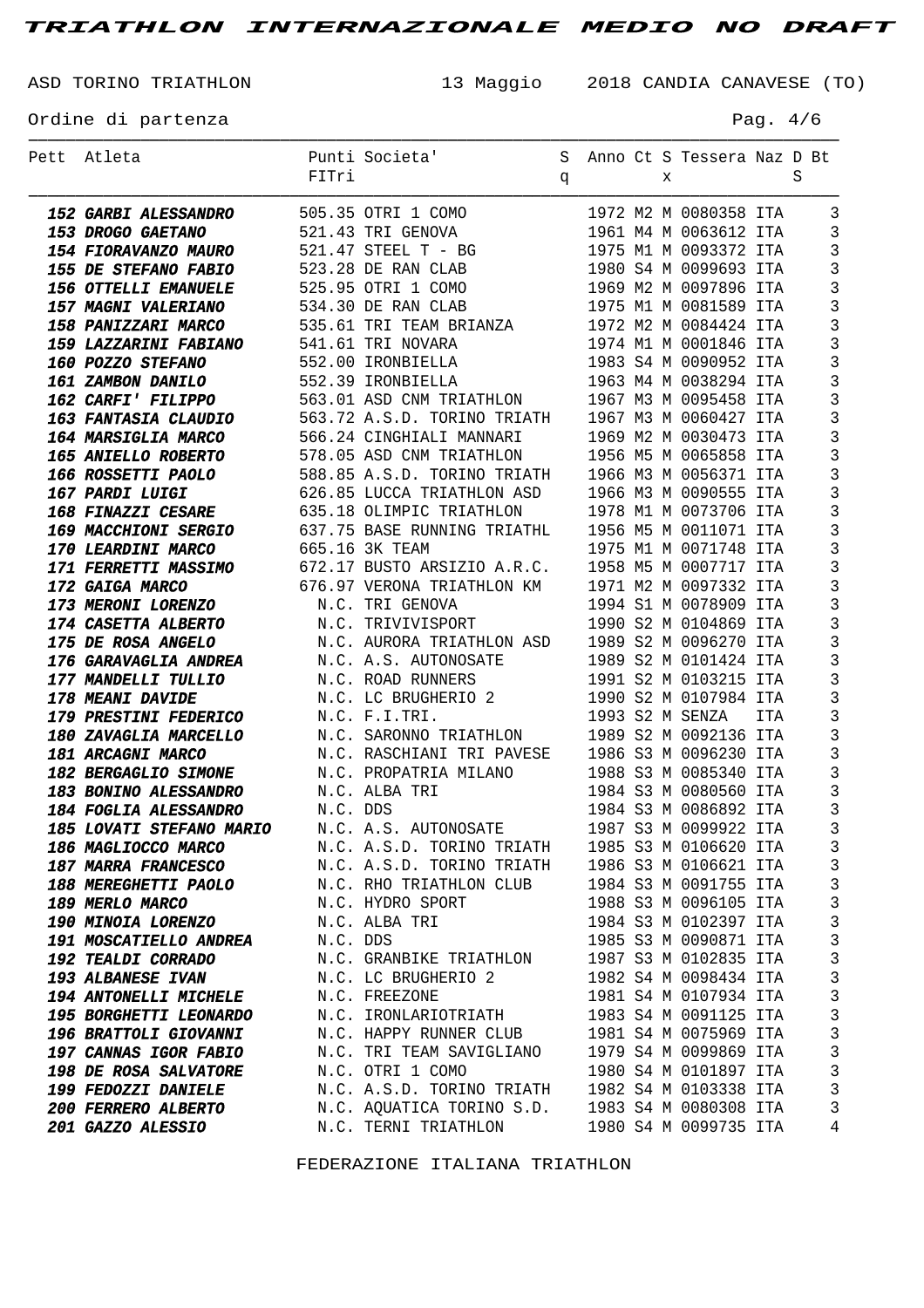ASD TORINO TRIATHLON 13 Maggio 2018 CANDIA CANAVESE (TO)

Ordine di partenza  $P = 5/6$ 

| Pett Atleta                                                             |          | Punti Societa'                                                                                                                                    |   |  |   | S Anno Ct S Tessera Naz D Bt |       |   |                |
|-------------------------------------------------------------------------|----------|---------------------------------------------------------------------------------------------------------------------------------------------------|---|--|---|------------------------------|-------|---|----------------|
|                                                                         | FITri    |                                                                                                                                                   | q |  | X |                              |       | S |                |
|                                                                         |          |                                                                                                                                                   |   |  |   |                              |       |   |                |
| 202 JOTAZ ANDREA                                                        |          | N.C. PROPATRIA MILANO 1982 S4 M 0096238 ITA                                                                                                       |   |  |   | 1983 S4 M 0101636 ITA        |       |   | 4              |
| <b>203 LEO STEFANO</b>                                                  |          | N.C. PRATOGRANDE                                                                                                                                  |   |  |   |                              |       |   | 4              |
| <b>204 LOVATO CHRISTIAN</b>                                             |          | N.C. FTM TEAM                                                                                                                                     |   |  |   | 1981 S4 M 0098066 ITA        |       |   | 4              |
| <b>205 MELE ALESSANDRO</b>                                              |          | N.C. OTRI 1 COMO                                                                                                                                  |   |  |   | 1982 S4 M 0101563 ITA        |       |   | 4              |
| <b>206 PELLEGRINO LUCA</b>                                              |          | N.C. HYDRO SPORT                                                                                                                                  |   |  |   | 1983 S4 M SENZA              | ITA   |   | 4              |
| <b>207 PERRONE MARCO PIERPAOL</b>                                       |          | N.C. TRI TEAM SAVIGLIANO 1981 S4 M 0080714 ITA                                                                                                    |   |  |   |                              |       |   | 4              |
| <i><b>208 PRESTINI ALESSANDRO</b></i>                                   |          | N.C. F.I.TRI.                                                                                                                                     |   |  |   | 1981 S4 M SENZA              | ITA   |   | 4              |
| <b>209 RIVA EMANUELE</b>                                                |          | N.C. LC BRUGHERIO 2                                                                                                                               |   |  |   | 1982 S4 M 0103678 ITA        |       |   | $\overline{4}$ |
| <b>210 ROCCI DANIELE</b>                                                |          | N.C. F.I.TRI.                                                                                                                                     |   |  |   | 1979 S4 M SENZA              | ITA   |   | 4              |
| <i><b>211 TAVELLI MARCO</b></i>                                         |          | N.C. AIRONE TRIATHLON 1983 S4 M 0061641 ITA                                                                                                       |   |  |   |                              |       |   | 4              |
| <b>212 VALSASINA ANDREA</b>                                             |          | N.C. ROAD RUNNERS                                                                                                                                 |   |  |   | 1983 S4 M 0105103 ITA        |       |   | 4              |
| <b>213 ZANONI MAX JUNIOR</b>                                            |          | N.C. TRI ALTO ADIGE                                                                                                                               |   |  |   | 1982 S4 M 0083343 ITA        |       |   | 4              |
| <b>214 ALBANESE ANDREA</b>                                              |          | N.C. VERONA TRIATHLON KM 1977 M1 M 0105742 ITA                                                                                                    |   |  |   |                              |       |   | 4              |
| <b>215 BENACCHIO ANDREA</b>                                             |          | N.C. F.I.TRI.                                                                                                                                     |   |  |   | 1977 M1 M SENZA              | ITA   |   | 4              |
| 216 BRERO STEFANO                                                       |          | N.C. IRONBIELLA                                                                                                                                   |   |  |   | 1976 M1 M 0097064 ITA        |       |   | 4              |
| <b>217 BRIGNOLI SANDRO</b>                                              |          | N.C. TRI RACE ROCK TEAM 1975 M1 M 0075791 ITA                                                                                                     |   |  |   |                              |       |   | 4              |
| <b>218 CACCIATORE MARCO</b>                                             |          | N.C. FRIESIAN TEAM                   1976 M1 M 0102904 ITA<br>N.C. A.S. VIRTUS                1977 M1 M 0069212 ITA                               |   |  |   |                              |       |   | 4              |
| <i><b>219 CERRETTI OSCAR</b></i>                                        |          |                                                                                                                                                   |   |  |   |                              |       |   | 4              |
| <b>220 COSMA CHRISTIAN</b>                                              |          | N.C. A.S.D. VARESE TRIATH 1975 M1 M 0076222 ITA                                                                                                   |   |  |   |                              |       |   | 4              |
| 221 CROTTA PAOLO                                                        |          | N.C. PRATOGRANDE                                                                                                                                  |   |  |   | 1977 M1 M 0091720 ITA        |       |   | 4              |
| <b>222 DEMENEGO ALBERTO</b>                                             |          | N.C. A.S.D. TORINO TRIATH 1974 M1 M 0106619 ITA                                                                                                   |   |  |   |                              |       |   | 4              |
| <b>223 FORTUGNO DIEGO</b>                                               |          | N.C. DE RAN CLAB                                                                                                                                  |   |  |   | 1974 M1 M 0101298 ITA        |       |   | 4              |
| <b>224 FUMAGALLI MAURO</b>                                              |          | N.C. DE RAN CLAB                                                                                                                                  |   |  |   | 1977 M1 M 0098310 ITA        |       |   | 4              |
| <b>225 GAIERA GIANLUIGI</b>                                             |          | N.C. A.S. AUTONOSATE 1975 M1 M 0090815 ITA                                                                                                        |   |  |   |                              |       |   | 4              |
| 226 GAVAZZI MARCO                                                       |          | N.C. SAMVERGA TRI                                                                                                                                 |   |  |   | 1975 M1 M 0036212 ITA        |       |   | 4              |
| <b>227 GINEVRO MARIO</b>                                                |          | N.C. A.S.D. TORINO TRIATH 1978 M1 M 0095817 ITA                                                                                                   |   |  |   |                              |       |   | 4              |
| <b>228 LAZZERI LUCA BRUNO</b>                                           |          | N.C. ESCAPE TUSCANY TRIAT 1977 M1 M 0085209 ITA                                                                                                   |   |  |   |                              |       |   | 4              |
| <b>229 LENCIONI ALESSANDRO</b>                                          |          | N.C. ESCAPE TUSCANY TRIAT 1978 M1 M 0034242 ITA                                                                                                   |   |  |   |                              |       |   | 4              |
| <i><b>230 LIGORIO GIUSEPPE</b></i>                                      |          | N.C. SPORT 64                                                                                                                                     |   |  |   | 1978 M1 M 0096971 ITA        |       |   | 4              |
| <i><b>231 LOGOTETA MARCO</b></i>                                        |          | N.C. IRONBIELLA                                                                                                                                   |   |  |   | 1977 M1 M 0090951 ITA        |       |   | 4              |
| <b>232 LUCCHINI EMMERIK</b>                                             |          | N.C. ASD TEAM HIBISCUS 1976 M1 M 0098393 ITA                                                                                                      |   |  |   |                              |       |   | 4              |
| 233 MALASPINA LORENZO N.C. ASD TEAM HIBISCUS 1978 M1 M 0090894 ITA      |          |                                                                                                                                                   |   |  |   |                              |       |   | 4              |
| <b>234 MASTROIANNI FABRIZIO</b>                                         |          | N.C. VALLE D'AOSTA                                                                                                                                |   |  |   | 1978 M1 M 0099841 ITA        |       |   | $\overline{4}$ |
| 235 MERIGO MASSIMILIANO MA N.C. PRATOGRANDE                             |          |                                                                                                                                                   |   |  |   | 1974 M1 M 0097588 ITA        |       |   | $\overline{4}$ |
| 236 MERLIN DAVIDE                                                       |          | N.C. PADOVA TRIATHLON                                                                                                                             |   |  |   | 1976 M1 M 0081150 ITA        |       |   | $\overline{4}$ |
| 237 MISCIOSCIA MAURO RICCA N.C. HAPPY RUNNER CLUB 1976 M1 M 0084817 ITA |          |                                                                                                                                                   |   |  |   |                              |       |   | $\overline{4}$ |
| <b>238 MONTRUCCHIO ANDREA</b>                                           |          | N.C. CANAVESE TRIATHLON 1977 M1 M 0104588 ITA                                                                                                     |   |  |   |                              |       |   | $\overline{4}$ |
| 239 NADJID-PEYMA KAMBIZ                                                 |          | N.C. TRI RACE ROCK TEAM 1974 M1 M 0105688 ITA                                                                                                     |   |  |   |                              |       |   | $\overline{4}$ |
| <b>240 PAGANELLI GIUSEPPE</b>                                           |          |                                                                                                                                                   |   |  |   |                              |       |   | $\overline{4}$ |
| <b>241 PENNACCHI DANIELE</b>                                            |          | N.C. TRI RACE ROCK TEAM 1977 M1 M 0078470 ITA<br>N.C. ESCAPE TUSCANY TRIAT 1975 M1 M 0105645 ITA                                                  |   |  |   |                              |       |   | $\overline{4}$ |
| <b>242 PROVENZALE MAURIZIO</b>                                          | N.C. NLF |                                                                                                                                                   |   |  |   | 1974 M1 M 0108436 ITA        |       |   | $\overline{4}$ |
| <b>243 ROATTA SIMONE</b>                                                |          | N.C. TRIVIVISPORT                                                                                                                                 |   |  |   | 1974 M1 M 0053927 ITA        |       |   | $\overline{4}$ |
| <b>244 ROSSITTO DANIELE</b>                                             |          | N.C. OXYGEN TRIATHLON 1974 M1 M 0048688 ITA<br>N.C. TEAM BIKE GUSSAGO AS 1976 M1 M 0100686 ITA<br>N.C. BASE RUNNING TRIATHL 1975 M1 M 0035920 ITA |   |  |   |                              |       |   | $\overline{4}$ |
| <b>245 ROVARIS ANDREA</b>                                               |          |                                                                                                                                                   |   |  |   |                              |       |   | $\overline{4}$ |
| <i><b>246 VASSALLO LUCA</b></i>                                         |          |                                                                                                                                                   |   |  |   |                              |       |   | $\overline{4}$ |
| <b>247 BASILI FRANCESCO</b>                                             |          | N.C. ROAD RUNNERS                                                                                                                                 |   |  |   | 1969 M2 M 0080798 ITA        |       |   | $\overline{4}$ |
| <b>248 BETTELLA STEFANO</b>                                             | N.C. 707 |                                                                                                                                                   |   |  |   | 1972 M2 M 0046815 ITA        |       |   | $\overline{4}$ |
| <b>249 CORSINI GABRIELE</b>                                             |          | N.C. TEAM BIKE GUSSAGO AS 1972 M2 M 0100178 ITA                                                                                                   |   |  |   |                              |       |   | $\overline{4}$ |
| 250 COSSU REMO                                                          |          | N.C. SUI-SVIZZERA                                                                                                                                 |   |  |   | 1972 M2 M                    | SUI S |   | $\overline{4}$ |
| <b>251 GALVANI STEFANO</b>                                              |          | N.C. CANAVESE TRIATHLON 1972 M2 M 0094582 ITA                                                                                                     |   |  |   |                              |       |   | $\overline{4}$ |
|                                                                         |          |                                                                                                                                                   |   |  |   |                              |       |   |                |